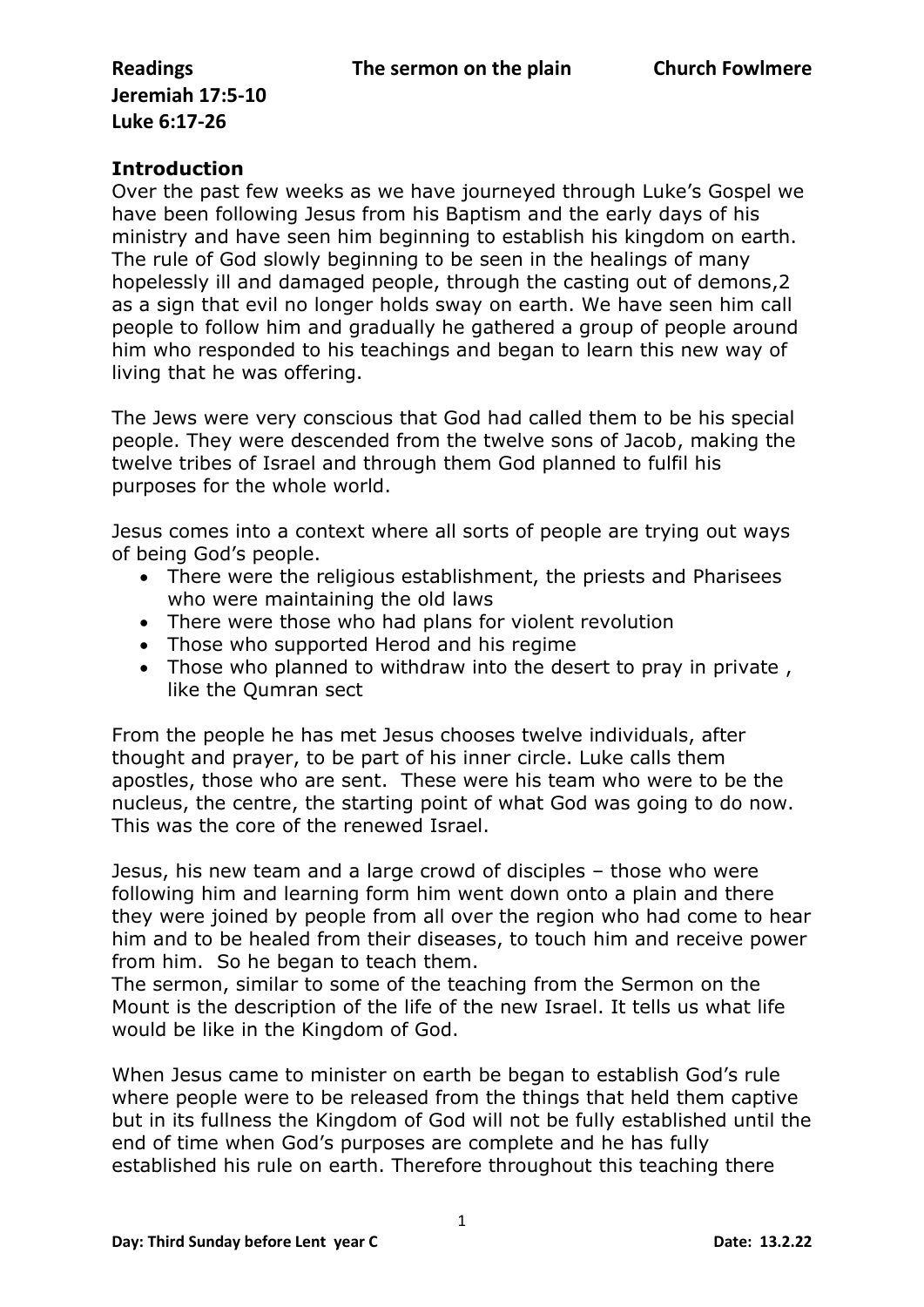## **Jeremiah 17:5-10 Luke 6:17-26**

runs a contrast between the conditions of the present and the conditions of the future. The Good news that Jesus proclaimed was that the kingdom was already breaking in upon the present so that people could here and now begin to enter into fullness of life in relationship with him.

The first characteristic of this new life is a complete reversal of the values the world holds. It asks the question, "What is the recipe for happiness?" "Well" says Mr Worldly wise man, "Prosperity, comfort, peace of mind and popularity". Jesus pronounces his blessing on those who have failed to find their satisfaction in these worldly values.

Don't misunderstand me he isn't giving a general blessing on misfortune, as if poverty, hunger, grief and public resentment were themselves guarantees of eternal bliss. In Matthew's version of this sermon we might imagine that Jesus was setting an ethical standard for entry into the kingdom of heaven and that people must earn their blessedness by being humble, merciful and pure in heart. Luke's simpler version guards against this misunderstanding. The one thing that Jesus requires from his disciples is an emptiness that he can fill, a discontent with what the world offers that will lead them to the wealth, the satisfaction, the consolation and the comradeship of the Kingdom. The great reward exists in heaven.

Jesus' words presuppose the Gospel. These things are not a way of salvation. We won't earn salvation by our poverty and humility. These words are addressed to people who already, by faith have become children of the kingdom. They are invitations to show one's faith by the way we live.

The beatitudes and woes are not blessings or cursings upon these different groups of people but are insights into their true condition. To one group the Kingdom will come as salvation, to the other as a destroying flood. By their present behaviour and attitudes the disciple shows to which group they belong.

To be rejected now for the 'Son of man's' sake is a sign that one belongs to the Kingdom. On the other hand for a disciple to be acceptable to the present age is a warning that they may really belong to it and will share its judgement when the kingdom of God arrives. For the true disciple the coming of the kingdom will mean fulfilment and blessedness. For those who only profess to belong, as for the world, it will mean condemnation.

So who are the people to whom Jesus says 'woe to you'? They are the people who refuse to seek treasures in heaven because they love the good things of this world more and will not give up their money and comfort if need requires for Jesus' sake. They put their own values before